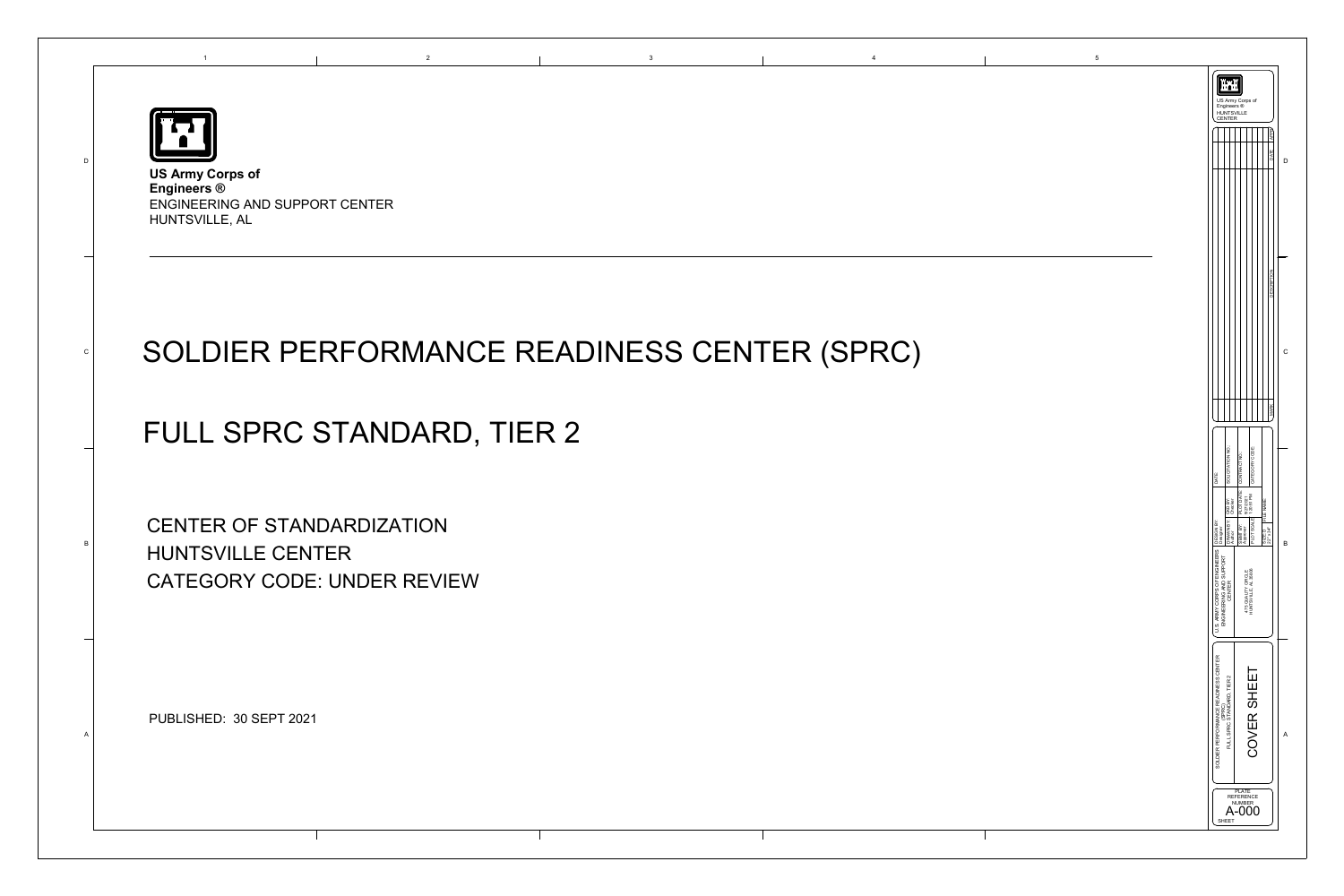| <b>SPRC, FULL, TIER 2</b>             |                                  |                            |                                     |  |  |  |  |  |  |
|---------------------------------------|----------------------------------|----------------------------|-------------------------------------|--|--|--|--|--|--|
| <b>DESCRIPTION</b>                    | <b>TOTAL GROSS</b><br>AREA (FT2) | <b>HALF</b><br><b>AREA</b> | <b>ADJUSTED GROSS</b><br>AREA (FT2) |  |  |  |  |  |  |
| <b>MAIN BUILDING</b>                  | 40,804                           | N                          | 40,804                              |  |  |  |  |  |  |
| ZONE 0                                | 2.502                            |                            | 1.251                               |  |  |  |  |  |  |
| OVERALL FACILITY SQUARE FOOTAGE SHOWN | 42,055                           |                            |                                     |  |  |  |  |  |  |
|                                       | 43,189                           |                            |                                     |  |  |  |  |  |  |
|                                       | 1.134                            |                            |                                     |  |  |  |  |  |  |

## **GENERAL NOTES:**

- **REFERENCE THE ARMY STANDARD DESIGN FOR SOLDIER PERFORMANCE READINESS CENTER (SPRC) DATED MAY 2021 FOR MANDATORY DESIGN INFORMATION.**
- **REFERENCE STANDARD DESIGN CRITERIA FOR SPRC FOR ADDITIONAL DESIGN INFORMATION.**





16

NPLAN NORTH 12 8 4 16 32 0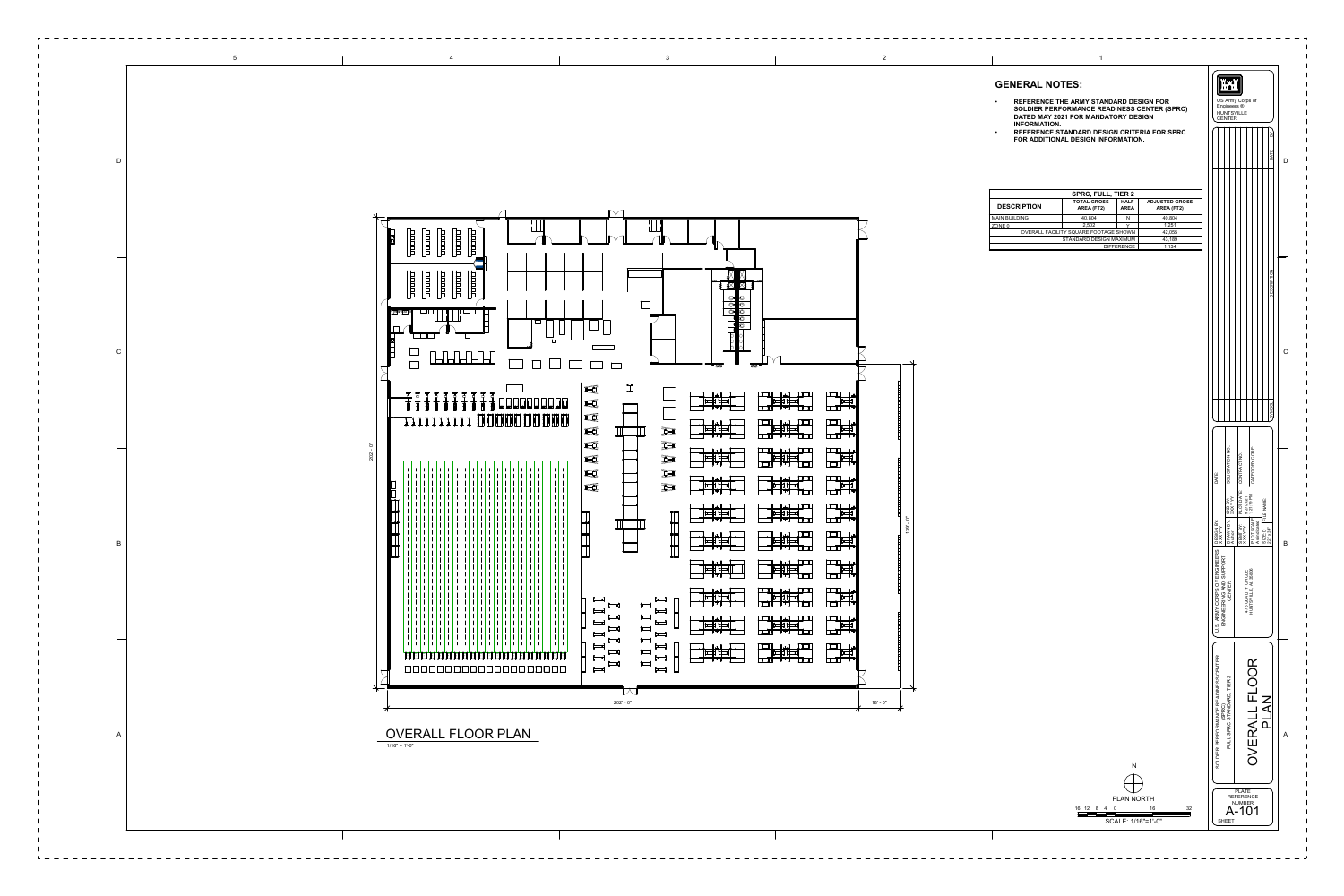|                                  |  |                                  | 15' - 0"                                                 | $\boldsymbol{\mathcal{X}}$ | 15' - 0"            | $\overline{\mathbf{z}}$ | 11' - 0"              | 8' - 0"<br>$\boldsymbol{\nu}$ | 15' - 0"<br>$\boldsymbol{\nu}$ | 11' - 0"                                                                                               | 10' - 9 3/4"<br>$\mathbf{z}$     | 10' - 0"<br>$\boldsymbol{\nu}$ |                            |            |
|----------------------------------|--|----------------------------------|----------------------------------------------------------|----------------------------|---------------------|-------------------------|-----------------------|-------------------------------|--------------------------------|--------------------------------------------------------------------------------------------------------|----------------------------------|--------------------------------|----------------------------|------------|
|                                  |  |                                  |                                                          |                            |                     |                         |                       |                               |                                |                                                                                                        |                                  |                                |                            |            |
| <b>MOC</b>                       |  | $\ddot{\circ}$<br>$\overline{O}$ | <b>INJURY CONTROL</b><br><b>DIRECTOR</b>                 |                            | <b>H2F DIRECTOR</b> |                         | NH-E                  | <b>VESTIBULE</b>              | <b>OT</b>                      | <b>RD</b>                                                                                              | <b>NURSING</b><br><b>MOTHERS</b> | COMM.                          |                            |            |
| $\overline{Q}$<br>$\overline{9}$ |  |                                  | 150 SF<br>$8^{\circ}$ - $0^{\circ\circ}$                 |                            | 150 SF              |                         | 110 SF                | $80,$ SF                      | 150 SF                         | $110 S$ F                                                                                              | 108 SF $/$                       | 125 SF                         |                            |            |
|                                  |  | $8' - 0''$<br>TYP.               | TYP.<br><b>AT</b>                                        | <b>AT</b>                  | <b>AT</b>           | <b>AT</b>               | <b>SC</b>             |                               |                                | <b>PRINT</b>                                                                                           |                                  |                                | JAN.<br>$12 - 0"$<br>96 SF | $8' - 0''$ |
| <b>MOC</b>                       |  |                                  | 64 SF                                                    | 64 SF                      | 64 SF               | 64 SF                   | 64 SF                 |                               |                                | 67 SF                                                                                                  |                                  |                                |                            |            |
|                                  |  |                                  | <b>AT</b>                                                | <b>SC</b>                  | <b>SC</b>           | <b>SC</b>               | <b>SC</b>             | ්<br>$\mathbf{r}$             | $15' - 0''$                    |                                                                                                        |                                  | <b>OD</b>                      | $\overline{\mathbb{C}}$    |            |
| $\overline{O}$<br>$\overline{9}$ |  |                                  | 64 SF                                                    | 64 SF                      | 64 SF               | 64 SF                   | 64 SF                 | $\dot{Q}$                     | <b>COGNITIVE</b>               |                                                                                                        |                                  |                                | J                          |            |
|                                  |  |                                  | <b>SC</b>                                                | <b>SC</b>                  | <b>SC</b>           | <b>SC</b>               | <b>SC</b>             | $\leftarrow$                  | 313 SF                         | <b>TEAM/BREAK</b><br><b>ROOM</b>                                                                       |                                  | ♡<br>$\circledcirc$            | $\bigcirc$<br>$\bigcirc$   |            |
| PT-S/PT-A                        |  | $5' - 0''$                       | 64 SF                                                    | 64 SF                      | 64 SF               | 64 SF                   | 64 SF                 |                               |                                | 709 SF                                                                                                 |                                  | $\bigcirc$                     | $\bigcirc$                 |            |
| $15' - 0''$<br><b>150 SF</b>     |  |                                  | <b>INJURY</b><br>MANAGEMENT 5<br>$\frac{5}{2}$<br>120 SF |                            |                     |                         |                       | <b>CPS</b><br>100 SF          | $15' - 0''$                    | $\bigcirc$<br>$\mathrel{\smash\smile}$<br><b>WOMENS</b><br><b>MENS</b><br>$10' - 0''$<br>$10'$ - $0''$ |                                  |                                |                            |            |
|                                  |  |                                  | $10' - 0''$                                              |                            |                     |                         | <b>RECONDITIONING</b> |                               |                                | OT-S/OT-A<br>$10 - 0''$<br>$10' - 0''$                                                                 |                                  | 403 SF<br>$\circ$              | 403 SF<br>్                |            |
|                                  |  |                                  |                                                          |                            |                     |                         | 2702 SF               |                               |                                | 100 SF                                                                                                 |                                  | ັດ                             | ū٥                         |            |
| $27' - 6''$                      |  |                                  |                                                          |                            |                     |                         |                       |                               |                                | Ġ                                                                                                      |                                  | $\circledcirc$                 | $\circledcirc$             |            |
|                                  |  |                                  |                                                          |                            |                     |                         |                       |                               |                                | $\infty$                                                                                               |                                  |                                |                            |            |

2



\_\_\_\_\_\_\_\_\_\_\_\_\_\_\_\_\_\_\_\_\_\_\_

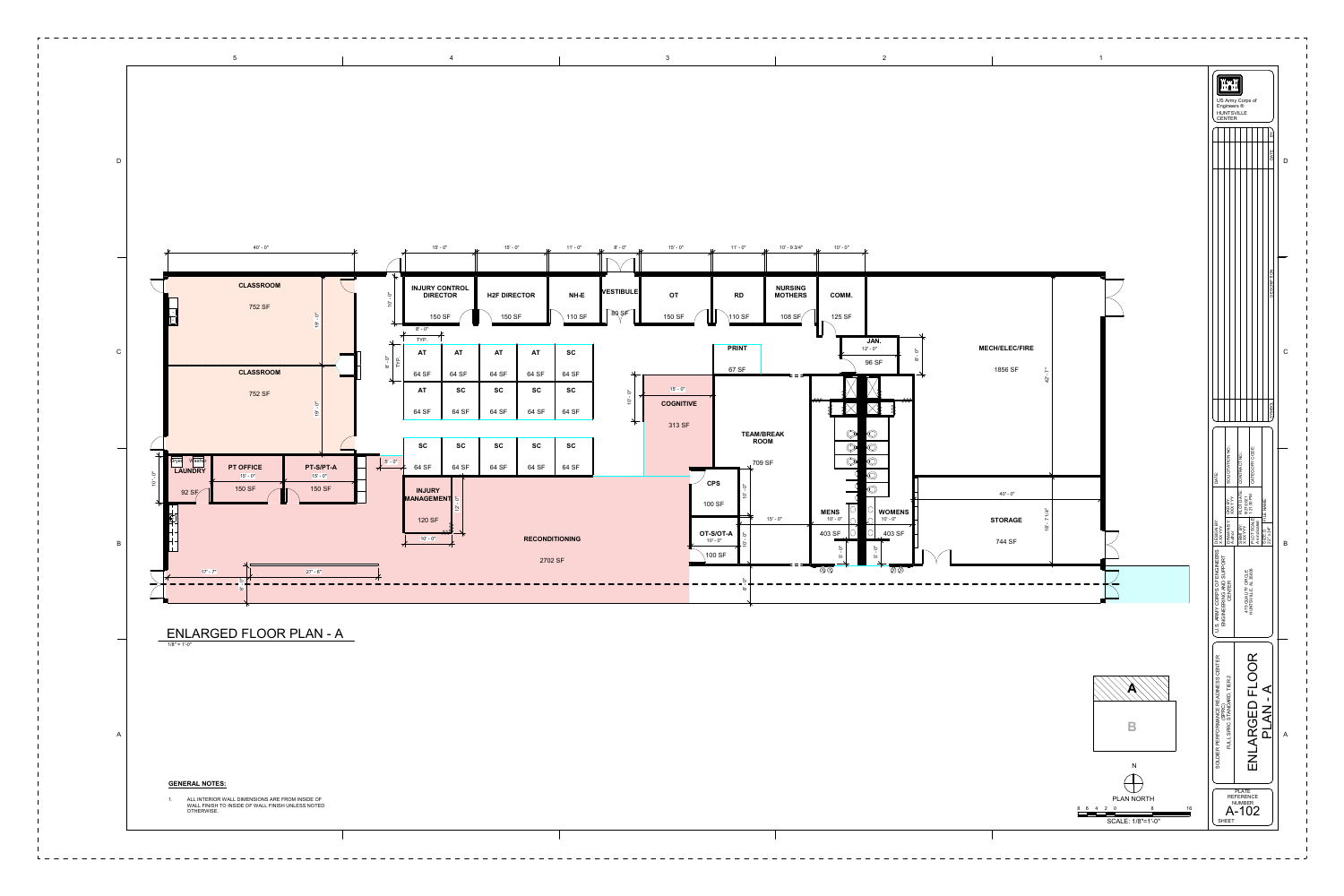

 $- - - - - - - - - -$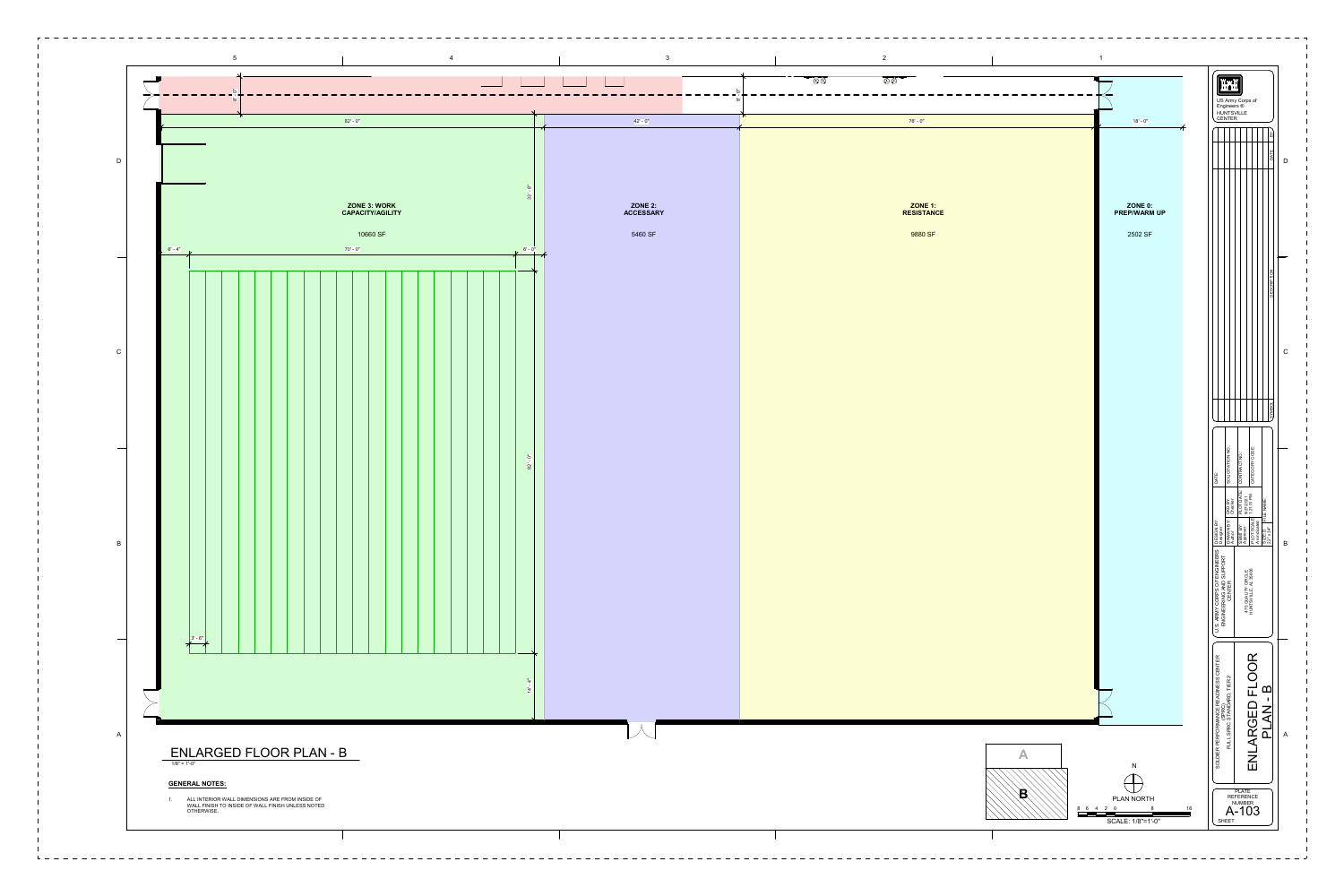

\_\_\_\_\_\_\_\_\_\_\_\_\_\_\_\_\_\_\_\_\_